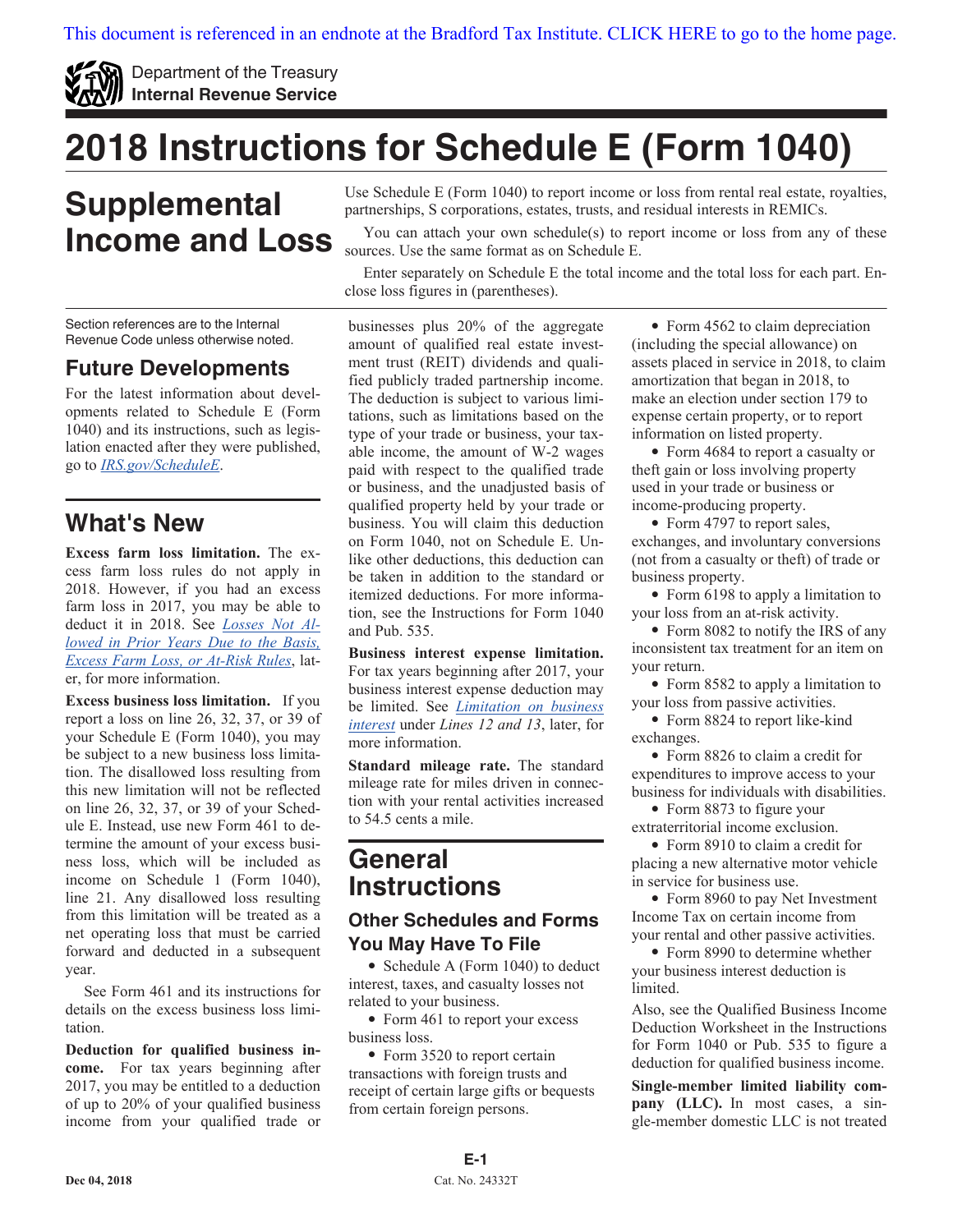<span id="page-1-0"></span>as a separate entity for federal income tax purposes. If you are the sole member of a domestic LLC, file Schedule E (or Schedule C, C-EZ, or F, if applicable). However, you can elect to treat a domestic LLC as a corporation. See Form 8832 for details on the election and the tax treatment of a foreign LLC.

**Information returns.** You may have to file information returns for wages paid to employees, certain payments of fees and other nonemployee compensation, interest, rents, royalties, real estate transactions, annuities, and pensions. You generally use Form 1099-MISC, Miscellaneous Income, to report rents and payments of fees and other nonemployee compensation. For details, see *[Line A](#page-4-0)*, later, and the 2018 General Instructions for Certain Information Returns.

If you received cash of more than \$10,000 in one or more related transactions in your trade or business, you may have to file Form 8300. For details, see Pub. 1544.

### **Qualified Joint Venture**

If you and your spouse each materially participate (see *Material participation* in the Instructions for Schedule C) as the only members of a jointly owned and operated rental real estate business and you file a joint return for the tax year, you can elect to be treated as a qualified joint venture instead of a partnership. This election, in most cases, will not increase the total tax owed on the joint return. By making the election, you will not be required to file Form 1065 for any year the election is in effect and will instead report the income and deductions directly on your joint return. If you and your spouse filed Form 1065 for the year prior to the election, the partnership terminates at the end of the tax year immediately preceding the year the election takes effect.

**Note.** Mere joint ownership of property that is not a trade or business does not qualify for the election.

**Making the election.** To make this election for your rental real estate business, check the "QJV" box on line 2 for each property that is part of the qualified joint venture. You must divide all items of income, gain, loss, deduction, and credit attributable to the rental real estate business between you and your spouse in accordance with your respective interests in the venture. Although you and your spouse will not each file your own Schedule E as part of the qualified joint venture, each of you must report your interest as separate properties on line 1 of Schedule E. On lines 3 through 22 for each separate property interest, you must enter your share of the applicable income, deduction, or loss.

If you have more than three rental real estate or royalty properties, complete and attach as many Schedules E as you need to list them. But fill in lines 23a through 26 on only one Schedule E. The figures on lines 23a through 26 on that Schedule E should be the combined totals for all properties reported on your Schedules E.

Once made, the election can be revoked only with the permission of the IRS. However, the election technically remains in effect only for as long as the spouses filing as a qualified joint venture continue to meet the requirements to be treated as a qualified joint venture. If the spouses fail to meet the qualified joint venture requirements for a year, a new election will be necessary for any future year in which the spouses meet the requirements to be treated as a qualified joint venture.

Rental real estate income generally is not included in net earnings from self-employment subject to self-employment tax and generally is subject to passive loss limitation rules. Electing qualified joint venture status does not alter the application of the self-employment tax or the passive loss limitation rules.

For more information on qualified joint ventures, go to *[IRS.gov/QJV](https://www.IRS.gov/QJV)*.

# **Reportable Transaction Disclosure Statement**

Use Form 8886 to disclose information for each reportable transaction in which you participated. Form 8886 must be filed for each tax year that your federal income tax liability is affected by your participation in the transaction. You may have to pay a penalty if you are required to file Form 8886 but do not do so. You also may have to pay interest and penalties on any reportable transaction understatements. The following are reportable transactions.

• Any listed transaction that is the same as or substantially similar to tax avoidance transactions identified by the IRS.

• Any transaction offered to you or a related party under conditions of confidentiality for which you paid an advisor a fee of at least \$50,000.

• Certain transactions for which you or a related party have contractual protection against disallowance of the tax benefits.

• Certain transactions resulting in a loss of at least \$2 million in any single tax year or \$4 million in any combination of tax years (at least \$50,000 for a single tax year if the loss arose from a foreign currency transaction defined in section  $988(c)(1)$ , whether or not the loss flows through from an S corporation or partnership).

• Certain transactions of interest entered into after November 1, 2006, that are the same or substantially similar to transactions that the IRS has identified by notice, regulation, or other form of published guidance as transactions of interest.

See the Instructions for Form 8886 for more details.

### **Limitation on Losses**

If you report a loss from rental real estate or royalties in Part I, a loss from a partnership or S corporation in Part II, or a loss from an estate or trust in Part III, your loss may be reduced or not allowed this year. You must apply the following rules to your loss.

• Basis rules apply to losses from a partnership or S corporation. See *[Basis](#page-7-0) [rules for partnerships](#page-7-0)* and *[Basis rules](#page-8-0)  [for S corporations](#page-8-0)*, later, in Part II.

• At-risk rules apply to losses from rental real estate or royalties. They also apply to losses from a partnership, S corporation, estate, or trust. See *[At-Risk](#page-2-0)  [Rules](#page-2-0)*, later, in the General Instructions. If the loss is from a partnership or S corporation, also see *[At-risk rules](#page-8-0)*, later, in Part II.

• Passive activity loss rules apply to losses from rental real estate. They also apply to losses from a partnership, S corporation, estate, or trust. See *[Passive](#page-2-0)  [Activity Loss Rules](#page-2-0)*, later, in the General Instructions. If the loss is from a partnership or S corporation, also see *[Passive activity loss rules](#page-8-0)*, later, in Part II.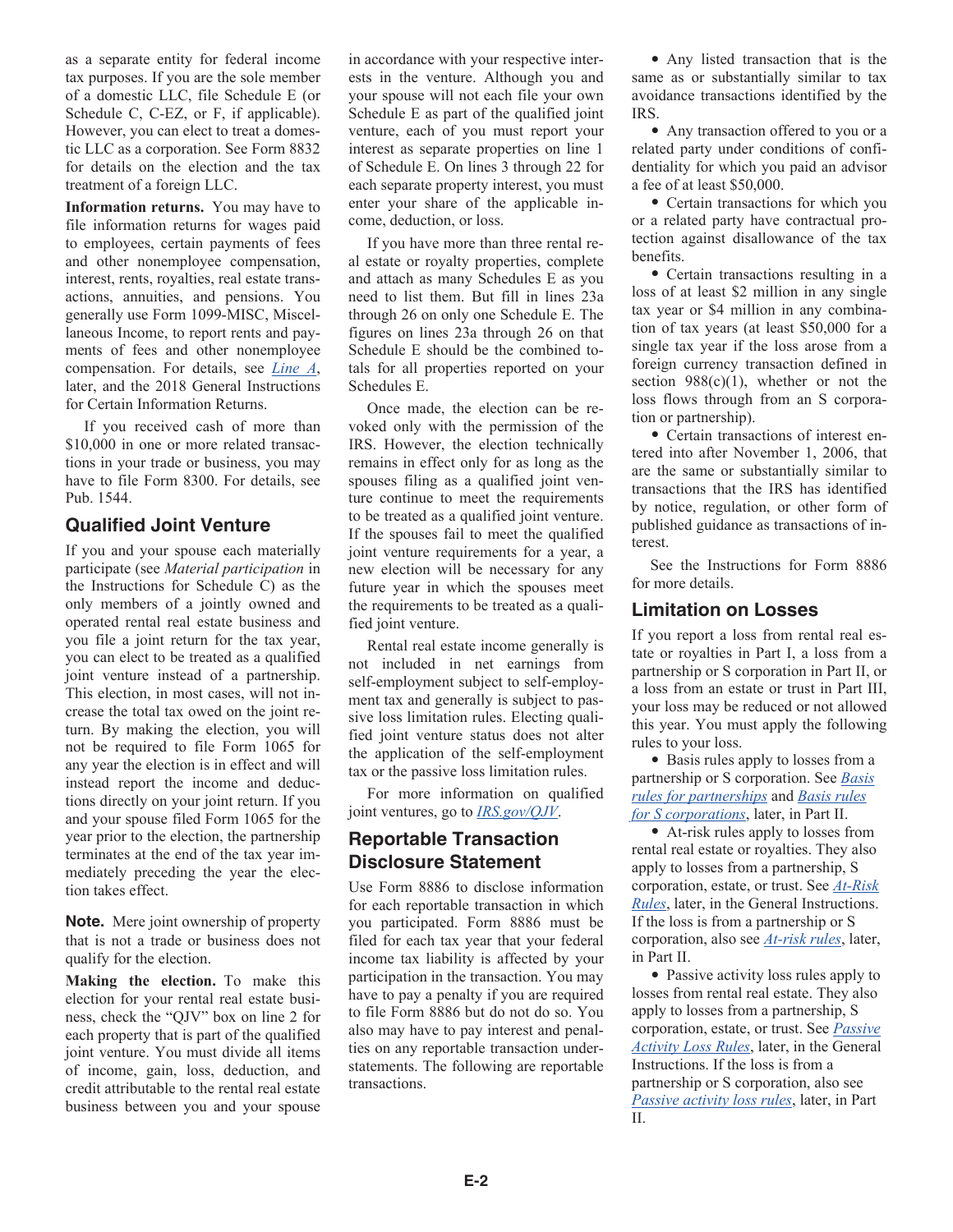<span id="page-2-0"></span>• Excess business loss rules apply to losses from all noncorporate trades or businesses. This loss limitation is figured using Form 461 after you complete your Schedule E. Any limitation to your loss resulting from these rules will not be reflected on your Schedule E. Instead, it will be added to your income on Form 1040 and treated as a net operating loss that must be carried forward and deducted in a subsequent year. These rules also apply to losses from a partnership or S corporation. See *[Excess business loss](#page-8-0)  [rules](#page-8-0)*, later, in Part II.

#### **At-Risk Rules**

In most cases, you must complete Form 6198 to figure your loss if you have:

• A loss from an activity carried on as a trade or business or for the production of income, and

• Amounts in the activity for which you are not at risk.

The at-risk rules in most cases limit the amount of loss (including loss on the disposition of assets) you can claim to the amount you could actually lose in the activity. However, the at-risk rules do not apply to losses from an activity of holding real property placed in service before 1987. They also do not apply to losses from your interest acquired before 1987 in a pass-through entity engaged in such activity. The activity of holding mineral property does not qualify for this exception.

In most cases, you are not at risk for amounts such as the following.

• Nonrecourse loans used to finance the activity, to acquire property used in the activity, or to acquire your interest in the activity that are not secured by your own property (other than property used in the activity). However, there is an exception for certain nonrecourse financing borrowed by you in connection with the activity of holding real property (other than mineral property). See *Qualified nonrecourse financing*, later.

• Cash, property, or borrowed amounts used in the activity (or contributed to the activity, or used to acquire your interest in the activity) that are protected against loss by a guarantee, stop-loss agreement, or other similar arrangement (excluding casualty insurance and insurance against tort liability).

• Amounts borrowed for use in the activity from a person who has an interest in the activity (other than as a creditor) or who is related under section 465(b)(3)(C) to a person (other than you) having such an interest.

**Qualified nonrecourse financing.**  Qualified nonrecourse financing is treated as an amount at risk if it is secured by real property used in an activity of holding real property subject to the at-risk rules. Qualified nonrecourse financing is financing for which no one is personally liable for repayment and is:

• Borrowed by you in connection with the activity of holding real property (other than mineral property),

• Not convertible from a debt obligation to an ownership interest, and

• Loaned or guaranteed by any federal, state, or local government, or borrowed by you from a qualified person.

*Qualified person.* A qualified person is a person who actively and regularly engages in the business of lending money, such as a bank or savings and loan association. A qualified person cannot be:

• Related to you (unless the nonrecourse financing obtained is commercially reasonable and on substantially the same terms as loans involving unrelated persons),

• The seller of the property (or a person related to the seller), or

• A person who receives a fee due to your investment in real property (or a person related to that person).

**More information.** For more details about the at-risk rules, see the Instructions for Form 6198 and Pub. 925.

#### **Passive Activity Loss Rules**

The passive activity loss rules may limit the amount of losses you can deduct. These rules apply to losses in Parts I, II, and III, and line 40 of Schedule E.

Losses from passive activities may be subject first to the at-risk rules. Losses deductible under the at-risk rules are then subject to the passive activity loss rules.

You can deduct losses from passive activities in most cases only to the extent of income from passive activities. An *[Exception for Certain Rental Real](#page-3-0) [Estate Activities](#page-3-0)* (explained later) may apply.

#### **Passive Activity**

A passive activity is any business activity in which you did not materially participate and any rental activity, except as explained later. If you are a limited partner, in most cases, you are not treated as having materially participated in the partnership's activities for the year.

The rental of real or personal property is a rental activity under the passive activity loss rules in most cases, but exceptions apply. If your rental of property is not treated as a rental activity, you must determine whether it is a trade or business activity, and if so, whether you materially participated in the activity for the tax year.

See the Instructions for Form 8582 to determine whether you materially participated in the activity and for the definition of "rental activity."

See Pub. 925 for special rules that apply to rentals of:

• Substantially nondepreciable property,

• Property incidental to development activities, and

• Property related to activities in which you materially participate.

#### **Activities That Are Not Passive Activities**

**Activities of real estate professionals.**  If you were a real estate professional for 2018, any rental real estate activity in which you materially participated is not a passive activity. You were a real estate professional for the year only if you met both of the following conditions.

• More than half of the personal services you performed in trades or businesses during the year were performed in real property trades or businesses in which you materially participated.

• You performed more than 750 hours of services during the year in real property trades or businesses in which you materially participated.

If you are married filing jointly, either you or your spouse must meet both of the above conditions without taking into account services performed by the other spouse.

A real property trade or business is any real property development, redevelopment, construction, reconstruction, acquisition, conversion, rental, operation,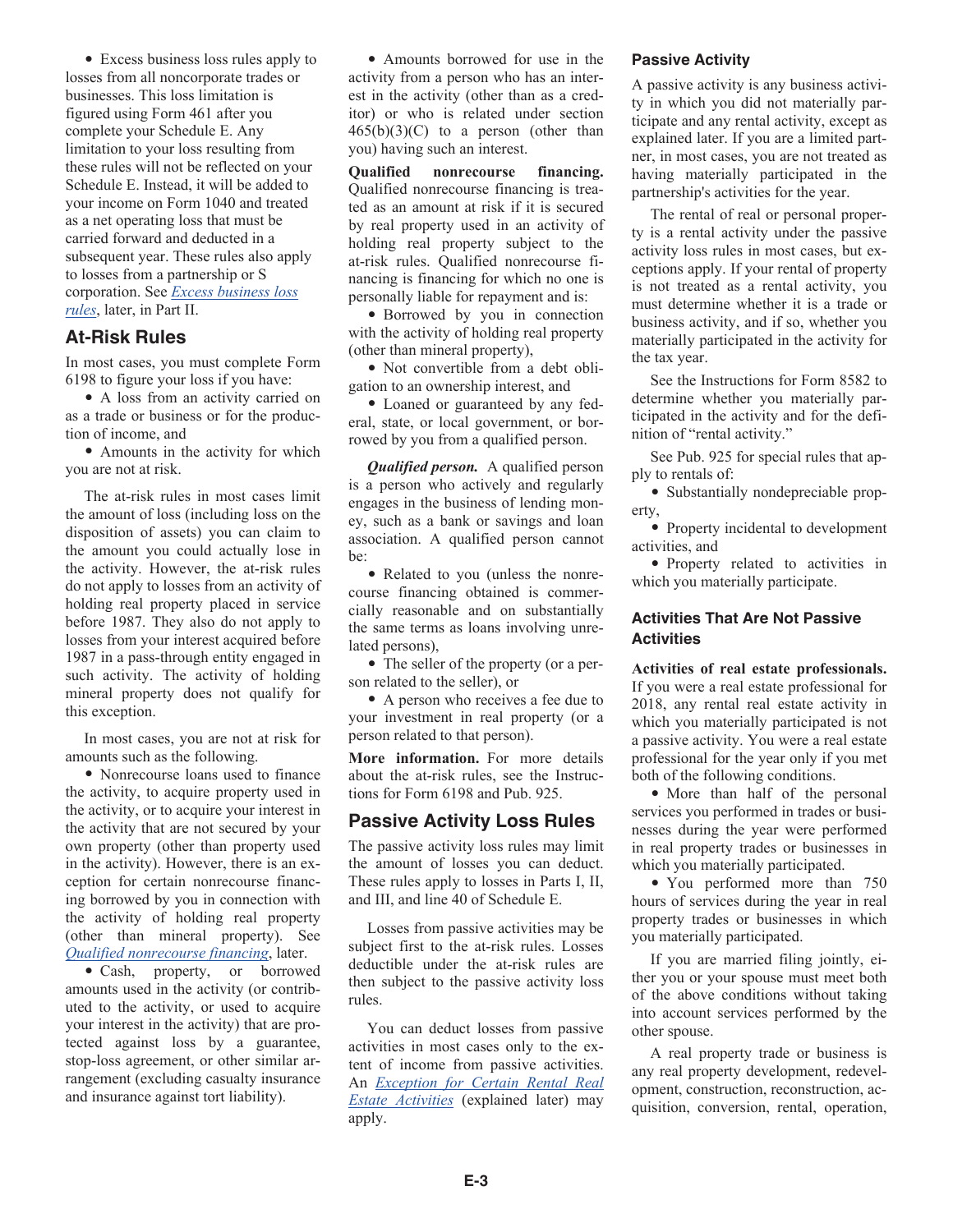<span id="page-3-0"></span>management, leasing, or brokerage trade or business. Services you performed as an employee are not treated as performed in a real property trade or business unless you owned more than 5% of the stock (or more than 5% of the capital or profits interest) in the employer.

If you qualify as a real estate professional, rental real estate activities in which you materially participated are not passive activities. For purposes of determining whether you materially participated in your rental real estate activities, each interest in rental real estate is a separate activity unless you elect to treat all your interests in rental real estate as one activity. To make this election, attach a statement to your original tax return that declares you are a qualifying taxpayer for the year and you are making the election under section  $469(c)(7)$ (A). The election applies for the year made and all later years in which you are a real estate professional. You can revoke the election only if your facts and circumstances materially change.

*If you did not make this election on your timely filed return,*  **TIP** *you may be eligible to make a late election to treat all your interest in rental real estate as one activity. See Rev. Proc. 2011-34, 2011-24 I.R.B. 875, available at [IRS.gov/irb/](https://www.irs.gov/irb/2011-24_IRB#RP-2011-34) [2011-24\\_IRB#RP-2011-34.](https://www.irs.gov/irb/2011-24_IRB#RP-2011-34)*

If you were a real estate professional for 2018, complete Schedule E, line 43.

**Other activities.** The rental of a dwelling unit that you used as a home is not subject to the passive loss limitation rules. See *[Line 2](#page-4-0)*, later, to see if you used the dwelling unit as a home.

A working interest in an oil or gas well you held directly or through an entity that did not limit your liability is not a passive activity even if you did not materially participate.

Royalty income not derived in the ordinary course of a trade or business reported on Schedule E in most cases is not considered income from a passive activity.

For more details on passive activities, see the Instructions for Form 8582 and Pub. 925.

#### **Exception for Certain Rental Real Estate Activities**

If you meet all of the following conditions, your rental real estate losses are not limited by the passive activity loss rules, and you do not need to complete Form 8582. If you do not meet all of these conditions, see the Instructions for Form 8582 to find out if you must complete and attach Form 8582 to figure any losses allowed.

1. Rental real estate activities are your only passive activities.

2. You do not have any prior year unallowed losses from any passive activities.

3. All of the following apply if you have an overall net loss from these activities:

a. You actively participated (defined later) in all of the rental real estate activities;

b. If married filing separately, you lived apart from your spouse all year;

c. Your overall net loss from these activities is \$25,000 or less (\$12,500 or less if married filing separately);

d. You have no current or prior year unallowed credits from passive activities;

e. Your modified adjusted gross income (defined later) is \$100,000 or less (\$50,000 or less if married filing separately); and

f. You do not hold any interest in a rental real estate activity as a limited partner or as a beneficiary of an estate or a trust.

**Active participation.** You can meet the active participation requirement without regular, continuous, and substantial involvement in real estate activities. But you must have participated in making management decisions or arranging for others to provide services (such as repairs) in a significant and *bona fide*  sense. Such management decisions include:

• Approving new tenants,

• Deciding on rental terms,

• Approving capital or repair expenditures, and

• Other similar decisions.

You are not considered to actively participate if, at any time during the tax year, your interest (including your spouse's interest) in the activity was less than 10% by value of all interests in the activity. If you are a limited partner, you also are not treated as actively participating in a partnership's rental real estate activities.

**Modified adjusted gross income.** This is your adjusted gross income from Form 1040, line 7, or Form 1040NR, line 37, without taking into account:

• Any allowable passive activity loss,

• Rental real estate losses allowed for real estate professionals (see *[Activi](#page-2-0)[ties of real estate professionals](#page-2-0)*, earlier),

• Taxable social security or tier 1 railroad retirement benefits,

• Deductible contributions to a traditional IRA or certain other qualified retirement plans under section 219,

• The student loan interest deduction,

• The domestic production activities deduction,

• The deduction for one-half of self-employment tax,

• The exclusion from income of interest from series EE and I U.S. savings bonds used to pay higher education expenses, and

• Any excluded amounts under an employer's adoption assistance program.

#### **Recordkeeping**

You must keep records to support items reported on Schedule E in case the IRS has questions about them. If the IRS examines your tax return, you may be asked to explain the items reported. Good records will help you explain any item and arrive at the correct tax with a minimum of effort. If you do not have records, you may have to spend time getting statements and receipts from various sources. If you cannot produce the correct documents, you may have to pay additional tax and be subject to penalties.

# **Specific Instructions**

**Filers of Form 1041.** If you are a fiduciary filing Schedule E with Form 1041, enter the estate's or trust's employer identification number (EIN) in the space for "Your social security number."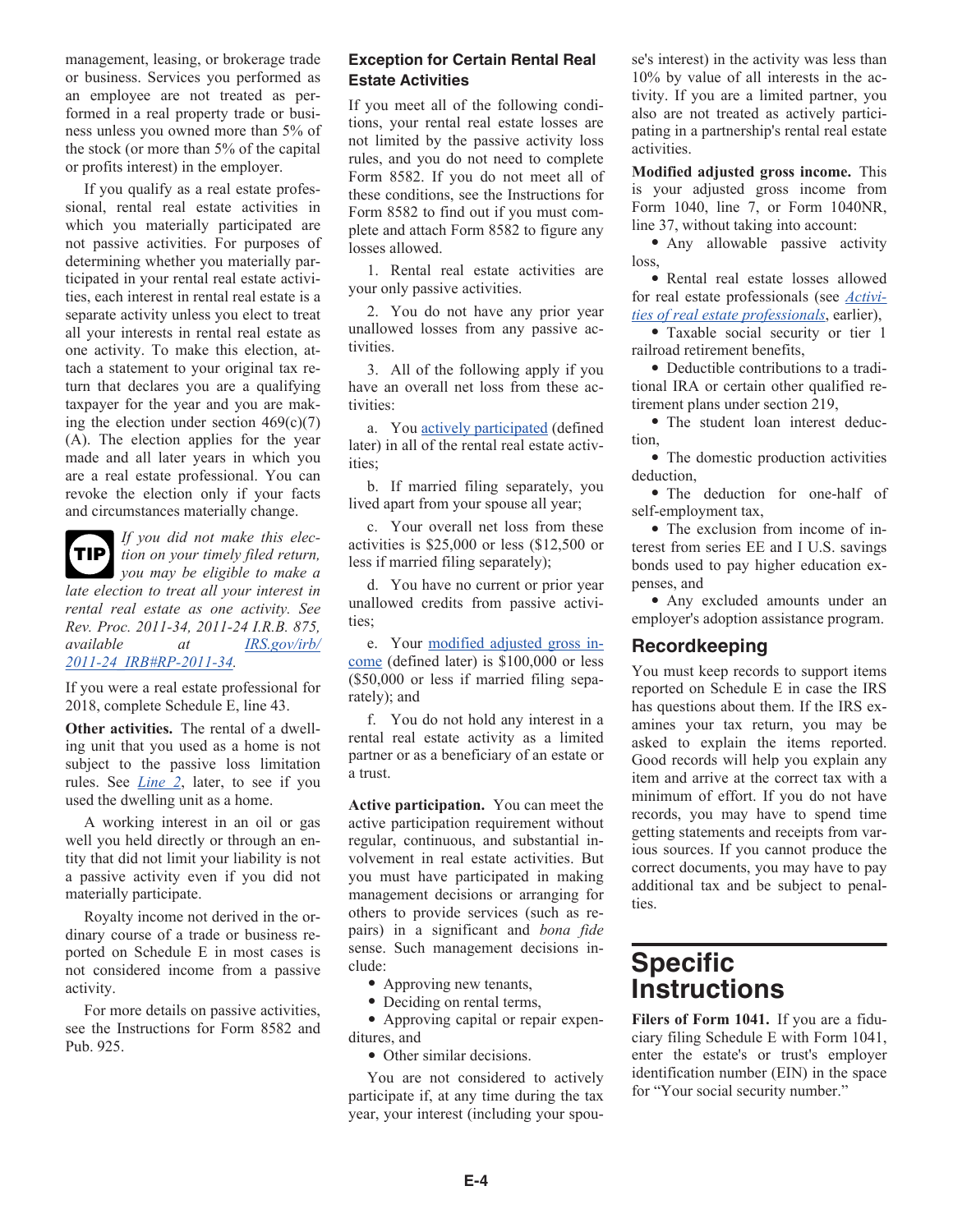# <span id="page-4-0"></span>**Part I**

*Before you begin, see* [Line 3](#page-5-0) *and* [Line 4](#page-5-0)*, later, to determine caution if you should report your rental real estate and royalty income on Schedule C, Schedule C-EZ, or Form 4835, instead of Schedule E.*

# **Line A**

If you made any payments in 2018 that would require you to file any Forms 1099, check the "Yes" box. Otherwise, check the "No" box. See the 2018 General Instructions for Certain Information Returns if you are unsure whether you were required to file any Forms 1099. Also, see the separate instructions for each Form 1099.



*1099-MISC if you paid at least*  **TIP** *\$600 in rents, services, prizes, medical and health care payments, and other income payments. The* Guide to Information Returns *in the 2018 General Instructions for Certain Information Returns has more information, including the due dates for the various information returns. You can find more information at [IRS.gov/Form1099.](https://www.irs.gov/form1099)*

# **Income or Loss From Rental Real Estate and Royalties**

Use Part I to report the following.

• Income and expenses from rental real estate (including personal property leased with real estate).

• Royalty income and expenses.

• For an estate or trust **only**, farm rental income and expenses based on crops or livestock produced by the tenant. Estates and trusts **do not** use Form 4835 or Schedule F (Form 1040) for this purpose.

If you own a part interest in a rental real estate property, report only your part of the income and expenses on Schedule E.

Complete lines 1a, 1b, and 2 for each rental real estate property. For royalty property, enter code "6" on line 1b and leave lines 1a and 2 blank for that property.

If you have more than three rental real estate or royalty properties, complete and attach as many Schedules E as you need to list them. But answer lines A and B and fill in lines 23a through 26 on only one Schedule E. The figures on lines 23a through 26 on that Schedule E should be the combined totals for all properties reported on your Schedules E. If you also are using page 2 of Schedule E, use the same Schedule E on which you entered the combined totals for Part I.

**Personal property.** Do not use Schedule E to report income and expenses from the rental of personal property, such as equipment or vehicles. Instead, use Schedule C or C-EZ if you are in the business of renting personal property. You are in the business of renting personal property if the primary purpose for renting the property is income or profit and you are involved in the rental activity with continuity and regularity.

If your rental of personal property is not a business, see the instructions for Schedule 1 (Form 1040), lines 21 and 36, to find out how to report the income and expenses.

**Extraterritorial income exclusion.**  Except as otherwise provided in the Internal Revenue Code, gross income includes all income from whatever source derived. Gross income, however, does not include extraterritorial income that is qualifying foreign trade income under certain circumstances. Use Form 8873 to figure the extraterritorial income exclusion. Report it on Schedule E as explained in the Instructions for Form 8873.

**Chapter 11 bankruptcy cases.** If you were a debtor in a chapter 11 bankruptcy case, see *Chapter 11 Bankruptcy Cases*  under *Income* in the Instructions for Form 1040.

*Income you report on Schedule E may be qualified business income and entitle you to a deduction on Form 1040, line 9. Be sure to use the Qualified Business Income Deduction Worksheet in the Instructions for Form 1040 or Pub. 535 to figure your deduction, if any.* **TIP**

### **Line 1a**

For rental real estate property only, show the street address, city or town, state, and ZIP code. If the property is located in a foreign country, enter the city, province or state, country, and postal code.

# **Line 1b**

Enter one of the codes listed under "Type of Property" in Part I of the form.

Land rental. Enter code "5" for rental of land. For details about the tax treatment of income from this type of rental property, see *Rental of Nondepreciable Property* in Pub. 925.

**Self-rental.** Enter code "7" for self-rental if you rent property to a trade or business in which you materially participated. See *Rental of Property to a Nonpassive Activity* in Pub. 925 for details about the tax treatment of income from this type of rental property.

**Other.** Enter code "8" if the property is not one of the other types listed on the form. Attach a statement to your return describing the property.

### **Line 2**

If you rented out a dwelling unit that you also used for personal purposes during the year, you may not be able to deduct all the expenses for the rental part. "Dwelling unit" (unit) means a house, apartment, condominium, mobile home, boat, or similar property.

For each property listed on line 1a, report the number of days in the year each property was rented at fair rental value and the number of days of personal use.

A day of personal use is any day, or part of a day, that the unit was used by:

• You for personal purposes,

• Any other person for personal purposes, if that person owns part of the unit (unless rented to that person under a "shared equity" financing agreement),

• Anyone in your family (or in the family of someone else who owns part of the unit), unless the unit is rented at a fair rental price to that person as his or her main home,

• Anyone who pays less than a fair rental price for the unit, or

• Anyone under an agreement that lets you use some other unit.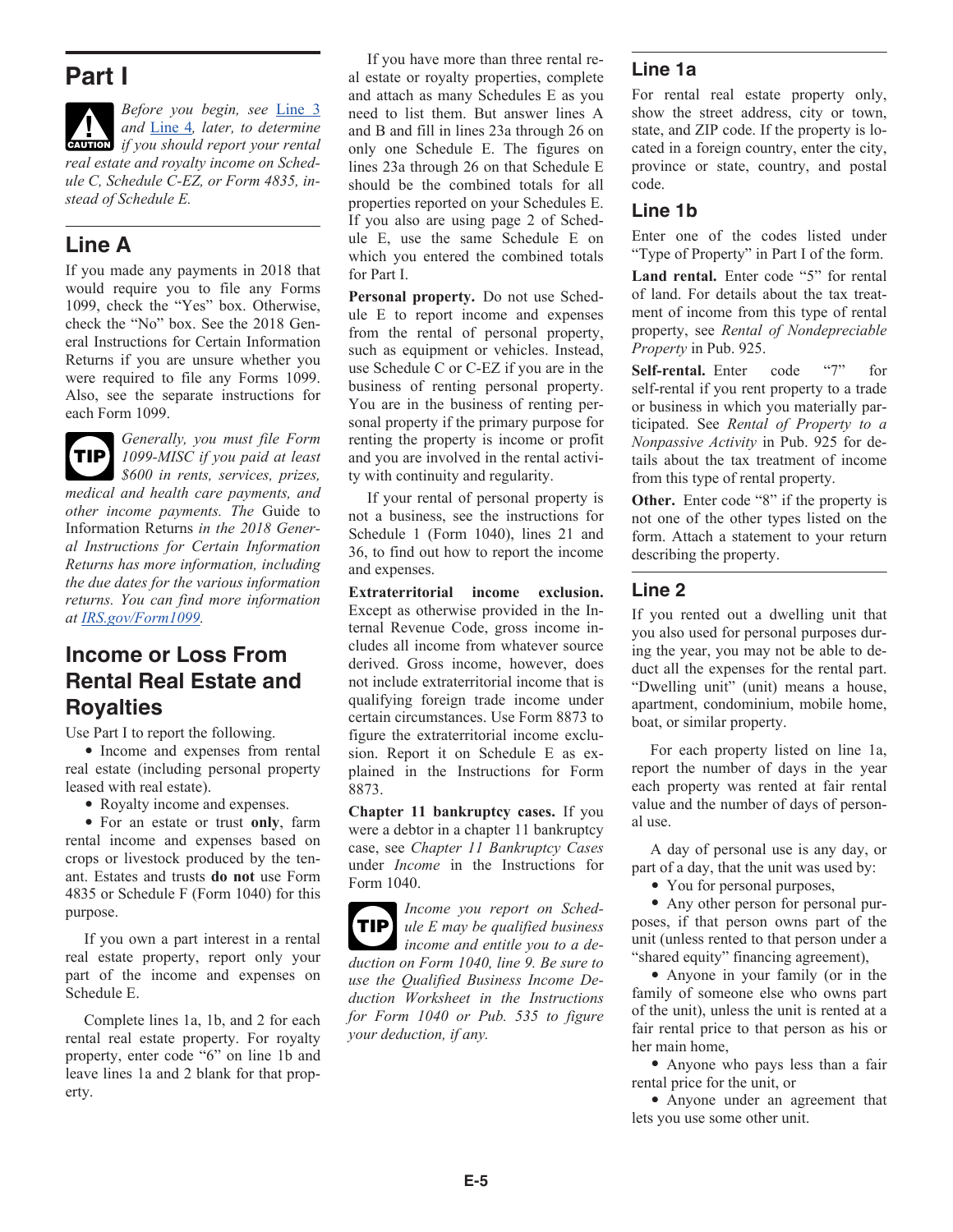Do not count as personal use:

<span id="page-5-0"></span>• Any day you spent working substantially full time repairing and maintaining the unit, even if family members used it for recreational purposes on that day, or

• Any days you used the unit as your main home before or after renting it or offering it for rent, if you rented or tried to rent it for at least 12 consecutive months (or for a period of less than 12 consecutive months at the end of which you sold or exchanged it).

Whether or not you can deduct expenses for the unit depends on whether or not you used the unit as a home in 2018. You used the unit as a home if your personal use of the unit was more than the greater of:

• 14 days, or

• 10% of the total days it was rented to others at a fair rental price.

If you did not use the unit as a home, you can deduct all your expenses for the rental part, subject to the [at-risk rules](#page-2-0) and the [passive activity loss rules](#page-2-0) explained earlier.

If you did use the unit as a home and rented the unit out for fewer than 15 days in 2018, do not report the rental income and do not deduct any rental expenses. If you itemize deductions on Schedule A, you can deduct allowable interest, taxes, and casualty losses.

If you did use the unit as a home and rented the unit out for 15 or more days in 2018, you may not be able to deduct all your rental expenses. See Pub. 527 for more information.



*Regardless of whether you used the unit as a home, expenses caution the unit as a home, expenses related to days of personal use* 

*do not qualify as rental expenses. You must allocate your expenses based on the number of days of personal use to total use of the property. For example, you used your property for personal use for 7 days and rented it for 63 days. In most cases, 10% (7÷70) of your expenses are not rental expenses and cannot be deducted on Schedule E.*

**QJV.** Check the box for "QJV" if you owned the property as a member of a qualified joint venture reporting income not subject to self-employment tax. See *[Qualified Joint Venture](#page-1-0)*, earlier.

### **Line 3**

If you received rental income from real estate (including personal property leased with real estate), report the income on line 3. Use a separate column (A, B, or C) for each rental property. Include income received for renting a room or other space.

If you received services or property instead of money as rent, report the fair market value of the services or property as rental income on line 3.

If you provided significant services to the renter, such as maid service, report the rental activity on Schedule C or C-EZ, not on Schedule E. Significant services do not include the furnishing of heat and light, cleaning of public areas, trash collection, or similar services.

If you were a real estate dealer, include only the rent received from real estate (including personal property leased with this real estate) you held for the primary purpose of renting to produce income. Do not use Schedule E to report income and expenses from rentals of real estate you held for sale to customers in the ordinary course of your business as a real estate dealer. Instead, use Schedule C or C-EZ for those rentals.

For more details on rental income, see Pub. 527.

**Rental income from farm production or crop shares.** Report farm rental income and expenses on Form 4835 if:

• You are an individual,

• You received rental income based on crops or livestock produced by the tenant, and

• You did not materially participate in the management or operation of the farm.

#### **Line 4**

Report on line 4 royalties from oil, gas, or mineral properties (not including operating interests); copyrights; and patents. Use a separate column (A, B, or C) for each royalty property.

If you received \$10 or more in royalties during 2018, the payer should send you a Form 1099-MISC or similar statement by January 31, 2019, showing the amount you received. Report this amount on line 4.

If you are in business as a self-employed writer, inventor, artist, etc., report your royalty income and expenses on Schedule C or C-EZ, not on Schedule E.

You may be able to treat amounts received as "royalties" for the transfer of a patent or amounts received on the disposal of coal and iron ore as the sale of a capital asset. For details, see Pub. 544.

Enter on line 4 the gross amount of royalty income, even if state or local taxes were withheld from oil or gas payments you received. Include taxes withheld by the producer on line 16.

# **General Instructions for Lines 5 Through 21**

Enter your rental and royalty expenses for each property in the appropriate column. You can deduct all ordinary and necessary expenses, such as taxes, interest, repairs, insurance, management fees, agents' commissions, and depreciation.

Do not deduct the value of your own labor or amounts paid for capital investments or capital improvements.

Enter your total expenses for mortgage interest (line 12), depreciation expenses and depletion (line 18), and total expenses (line 20) on lines 23c through 23e, respectively, even if you have only one property.

**Renting out part of your home.** If you rent out only part of your home or other property, deduct the part of your expenses that applies to the rented part.

**Credit or deduction for access expenditures.** You may be able to claim a tax credit for eligible expenditures paid or incurred in 2018 to provide access to your business for individuals with disabilities. See Form 8826 for details.

You also can elect to deduct up to \$15,000 of qualified costs paid or incurred in 2018 to remove architectural or transportation barriers to individuals with disabilities and the elderly.

You cannot take both the credit and the deduction for the same expenditures.

### **Line 6**

You can deduct ordinary and necessary auto and travel expenses related to your rental activities, including 50% of meal expenses incurred while traveling away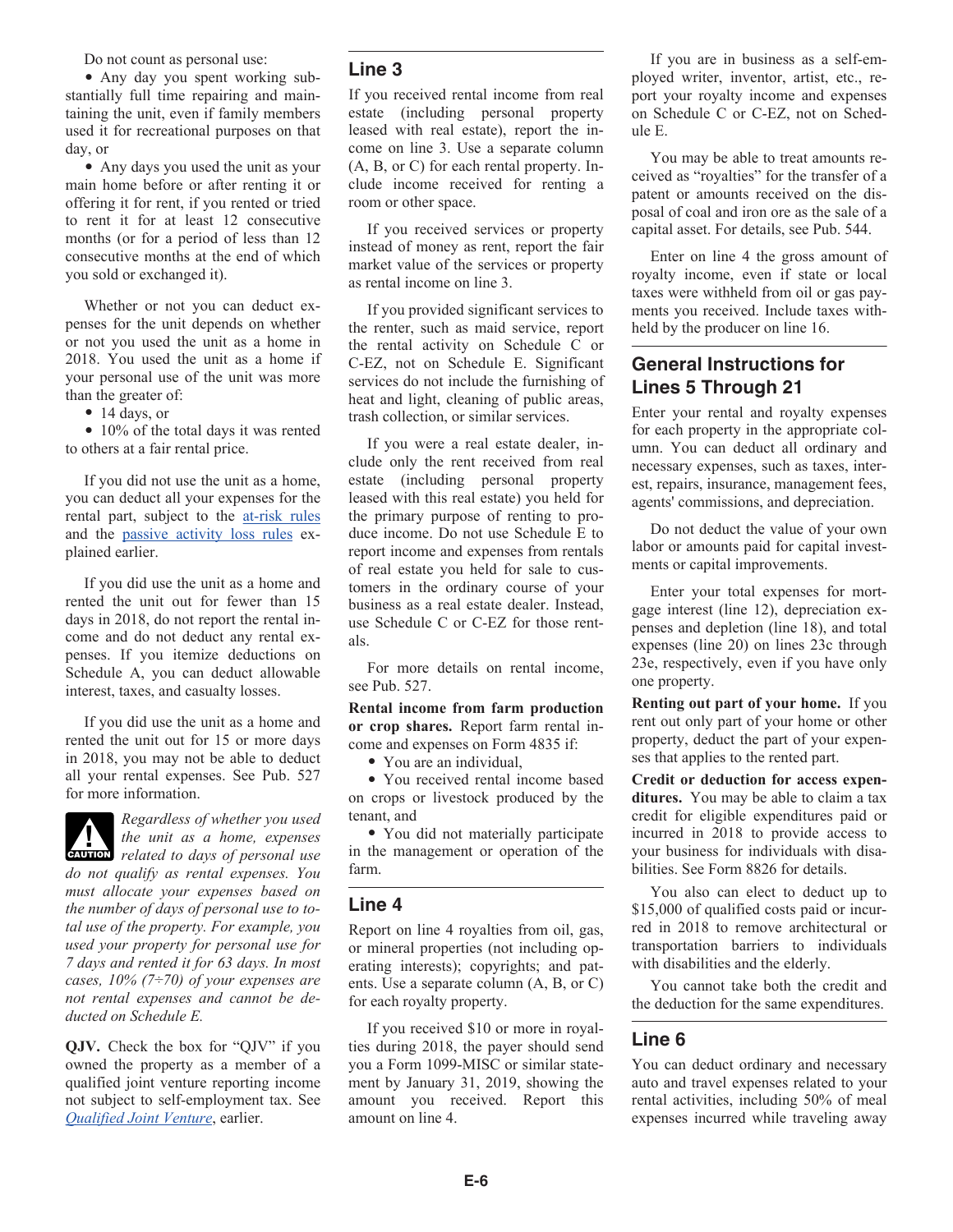<span id="page-6-0"></span>from home. In most cases, you can either deduct your actual expenses or take the standard mileage rate. You must use actual expenses if you used more than four vehicles simultaneously in your rental activities (as in fleet operations). You cannot use actual expenses for a leased vehicle if you previously used the standard mileage rate for that vehicle.

You can use the standard mileage rate for 2018 only if you:

• Owned the vehicle and used the standard mileage rate for the first year you placed the vehicle in service, or

• Leased the vehicle and are using the standard mileage rate for the entire lease period (except the period, if any, before 1998).

If you take the standard mileage rate, multiply the number of miles driven in connection with your rental activities by 54.5 cents a mile. Include this amount and your parking fees and tolls on line 6.



*You cannot deduct rental or lease payments, depreciation, CAUTION or your actual auto expenses if you use the standard mileage rate.*

If you deduct actual auto expenses:

• Include on line 6 the rental activity portion of the cost of gasoline, oil, repairs, insurance, tires, license plates, etc., and

• Show auto rental or lease payments on line 19 and depreciation on line 18.

If you claim any auto expenses (actual or the standard mileage rate), you must complete Part V of Form 4562 and attach Form 4562 to your tax return.

See Pub. 527 and Pub. 463 for details.

### **Line 10**

Include on line 10 fees for tax advice and the preparation of tax forms related to your rental real estate or royalty properties.

Do not deduct legal fees paid or incurred to defend or protect title to property, to recover property, or to develop or improve property. Instead, you must capitalize these fees and add them to the property's basis.

### **Lines 12 and 13**

In most cases, to determine the interest expense allocable to your rental activities, you must have records to show how the proceeds of each debt were used. Specific tracing rules apply for allocating debt proceeds and repayment. See Pub. 535 for details.

**Limitation on business interest.** Interest you paid as part of your rental real estate activity is not subject to the limitation on business interest unless your rental real estate activity is a trade or business. If your rental real estate activity is a trade or business, you must file Form 8990 to deduct any interest expenses of that rental real estate activity unless you meet one of the filing exceptions listed in the Instructions for Form 8990.

If the interest you paid in your rental real estate trade or business is limited, figure the limit on your business interest expenses on Form 8990 before completing lines 12 and 13. Follow the instructions in *How to report*, later, but report the reduced interest on lines 12 and 13. The interest you can't deduct this year will carry forward to next year on Form 8990.

If your real estate activity is not a trade or business or you meet one of the filing exceptions for Form 8990, follow the instructions in *How to report*, later, and report all of your deductible interest on lines 12 and 13.

**How to report.** If you have a mortgage on your rental property, enter on line 12 the amount of interest you paid for 2018 to banks or other financial institutions.

Do not deduct prepaid interest when you paid it. You can deduct it only in the year to which it is properly allocable. Points, including loan origination fees, charged only for the use of money must be deducted over the life of the loan.

If you paid \$600 or more in interest on a mortgage during 2018, the recipient should send you a Form 1098 or similar statement by January 31, 2019, showing the total interest received from you.

If you paid more mortgage interest than is shown on your Form 1098 or similar statement, see Pub. 535 to find out if you can deduct part or all of the additional interest. If you can, enter the entire deductible amount on line 12. Attach a statement to your return explaining the difference. In the space to the left of line 12, enter "See attached."

**Note.** If the recipient was not a financial institution or you did not receive a Form 1098 from the recipient, report your deductible mortgage interest on line 13.

If you and at least one other person (other than your spouse if you file a joint return) were liable for and paid interest on the mortgage, and the other person received Form 1098, report your share of the deductible interest on line 13. Attach a statement to your return showing the name and address of the person who received Form 1098. On the dotted line next to line 13, enter "See attached."

### **Line 14**

You can deduct the amounts paid for repairs and maintenance. However, you cannot deduct the cost of improvements. Repairs and maintenance costs are those costs that keep the property in an ordinarily efficient operating condition. Examples are fixing a broken lock or painting a room.

In contrast, improvements are amounts paid to better or restore your property or adapt it to a new or different use. Examples of improvements are adding substantial insulation or replacing an entire HVAC system. Amounts paid to improve your property generally must be capitalized and depreciated (that is, they cannot be deducted in full in the year they are paid or incurred). See *Line 18*, later.

# **Line 17**

You can deduct the cost of ordinary and necessary telephone calls related to your rental activities or royalty income (for example, calls to the renter). However, the base rate (including taxes and other charges) for local telephone service for the first telephone line into your residence is a personal expense and is not deductible.

# **Line 18**

Depreciation is the annual deduction you must take to recover the cost or other basis of business or investment property having a useful life substantially be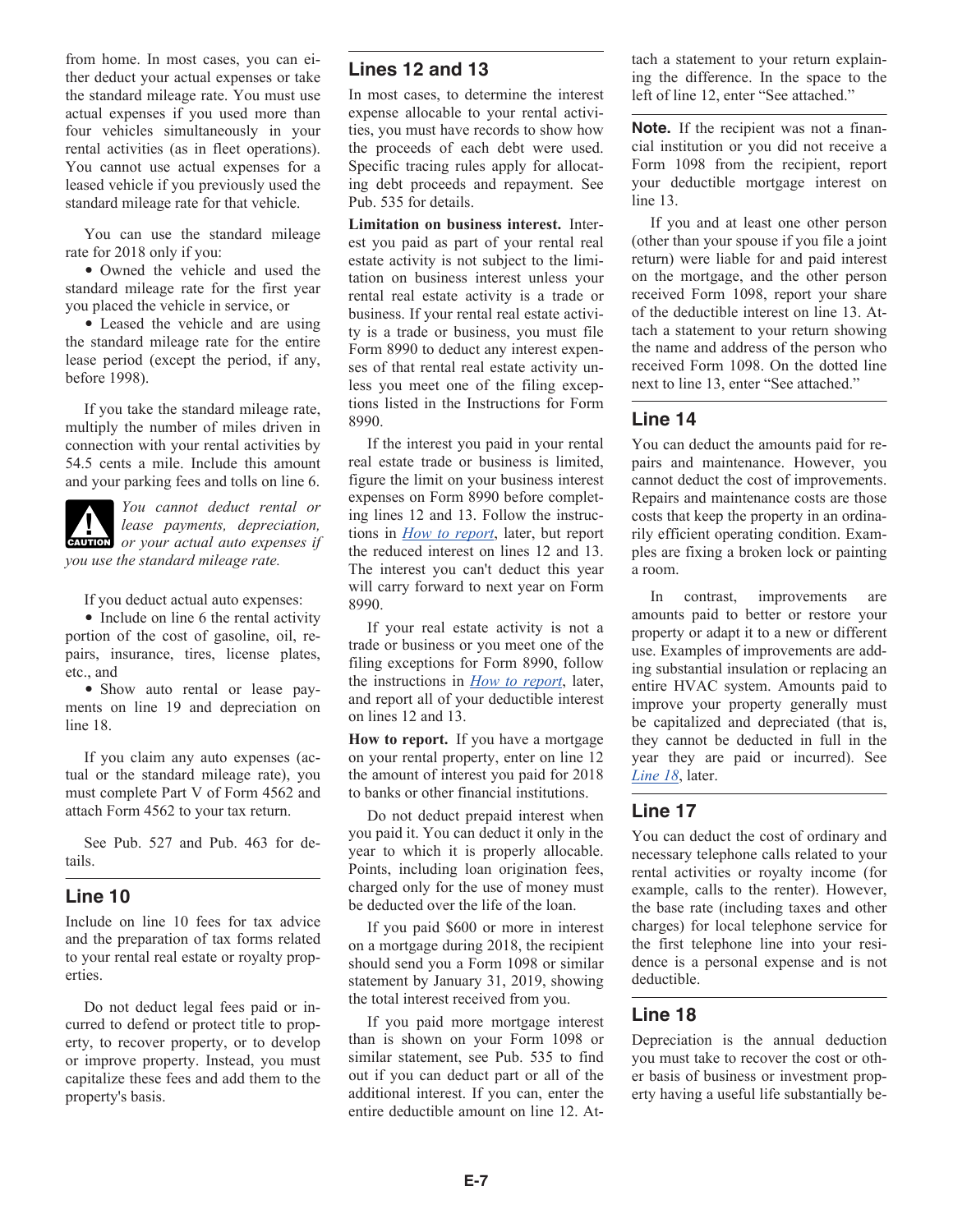<span id="page-7-0"></span>yond the tax year. Land is not depreciable.

Depreciation starts when you first use the property in your business or for the production of income. It ends when you deduct all your depreciable cost or other basis or no longer use the property in your business or for the production of income.

See the Instructions for Form 4562 to figure the amount of depreciation to enter on line 18.

You must complete and attach Form 4562 only if you are claiming:

• Depreciation on property first placed in service during 2018,

• Depreciation on listed property (defined in the Instructions for Form 4562), including a vehicle, regardless of the date it was placed in service, or

• A section 179 expense deduction or amortization of costs that began in 2018.

See Pub. 527 for more information on depreciation of residential rental property. See Pub. 946 for a more comprehensive guide to depreciation.

If you have an economic interest in mineral property, you may be able to take a deduction for depletion. Mineral property includes oil and gas wells, mines, and other natural deposits (including geothermal deposits). See Pub. 535 for details.

**Separating cost of land and buildings.**  If you buy buildings and your cost includes the cost of the land on which they stand, you must divide the cost between the land and the buildings to figure the basis for depreciation of the buildings. The part of the cost that you allocate to each asset is the ratio of the fair market value of that asset to the fair market value of the whole property at the time you buy it.

If you are not certain of the fair market values of the land and the buildings, you can divide the cost between them based on their assessed values for real estate tax purposes.

#### **Line 19**

Enter on line 19 any ordinary and necessary expenses not listed on lines 5 through 18.

#### **Line 21**

If you have amounts for which you are not at risk, use Form 6198 to determine the amount of your deductible loss. Enter that amount in the appropriate column of Schedule E, line 21. In the space to the left of line 21, enter "Form 6198." Attach Form 6198 to your return. For details on the at-risk rules, see *[At-Risk](#page-2-0) [Rules](#page-2-0)*, earlier.

#### **Line 22**

Do not complete line 22 if the amount on line 21 is from royalty properties.

If you have a rental real estate loss from a [passive activity](#page-2-0) (defined earlier), the amount of loss you can deduct may be limited by the passive activity loss rules. You may need to complete Form 8582 to figure the amount of loss, if any, to enter on line 22. See the Instructions for Form 8582 to determine if your loss is limited.

If your rental real estate loss is not from a passive activity or you meet the *[Exception for Certain Rental Real Es](#page-3-0)[tate Activities](#page-3-0)* (explained earlier), you do not have to complete Form 8582. Enter the loss from line 21 on line 22.

If you have an unallowed rental real estate loss from a prior year that after completing Form 8582 you can include this year, include that loss on line 22.

# **Parts II and III**

If you need more space in Part II or III to list your income or losses, attach a continuation sheet using the same format as shown in Part II or III. However, be sure to complete the "Totals" columns for lines 29a and 29b, or lines 34a and 34b, as appropriate. If you also completed Part I on more than one Schedule E, use the same Schedule E on which you entered the combined totals in Part I.

**Tax preference items.** If you are a partner, a shareholder in an S corporation, or a beneficiary of an estate or trust, you must take into account your share of preferences and adjustments from these entities for the alternative minimum tax on Form 6251 or Schedule I (Form 1041).

# **Part II**

# **Income or Loss From Partnerships and S Corporations**

If you are a member of a partnership or joint venture or a shareholder in an S corporation, use Part II to report your share of the partnership or S corporation income (even if not received) or loss.

*If you elected to be taxed as a qualified joint venture instead*  **of** a partnership, follow the re*porting rules under* [Qualified Joint Ven](#page-1-0)[ture](#page-1-0)*, earlier.*

You should receive a Schedule K-1 from the partnership or S corporation. You also should receive a copy of the Partner's or Shareholder's Instructions for Schedule K-1. Your copy of Schedule K-1 and its instructions will tell you where on your return to report your share of the items. If you did not receive these instructions with your Schedule K-1, see the instructions for Form 1040 or Form 1040NR for how to get tax forms, instructions, and publications. Do not attach Schedules K-1 to your return. Keep them for your records.

If you are treating items on your tax return differently from the way the partnership (other than an electing large partnership) or S corporation reported them on its return, you may have to file Form 8082. If you are a partner in an electing large partnership, you must report the items shown on Schedule K-1 (Form 1065-B) on your tax return the same way the partnership reported the items on Schedule K-1.

#### **Special Rules That Limit Losses**

If you report a loss from a partnership or S corporation, your loss may be reduced or not allowed this year. Apply the basis rules, at-risk rules, and passive activity loss rules to your loss on Schedule E. If your loss also is subject to the excess business loss rules, you figure that limitation separately on Form 461. Any reduction to your loss due to the excess business loss rules will not be reflected on your Schedule E.

**Basis rules for partnerships.** Generally, you may not claim your share of a partnership loss (including a capital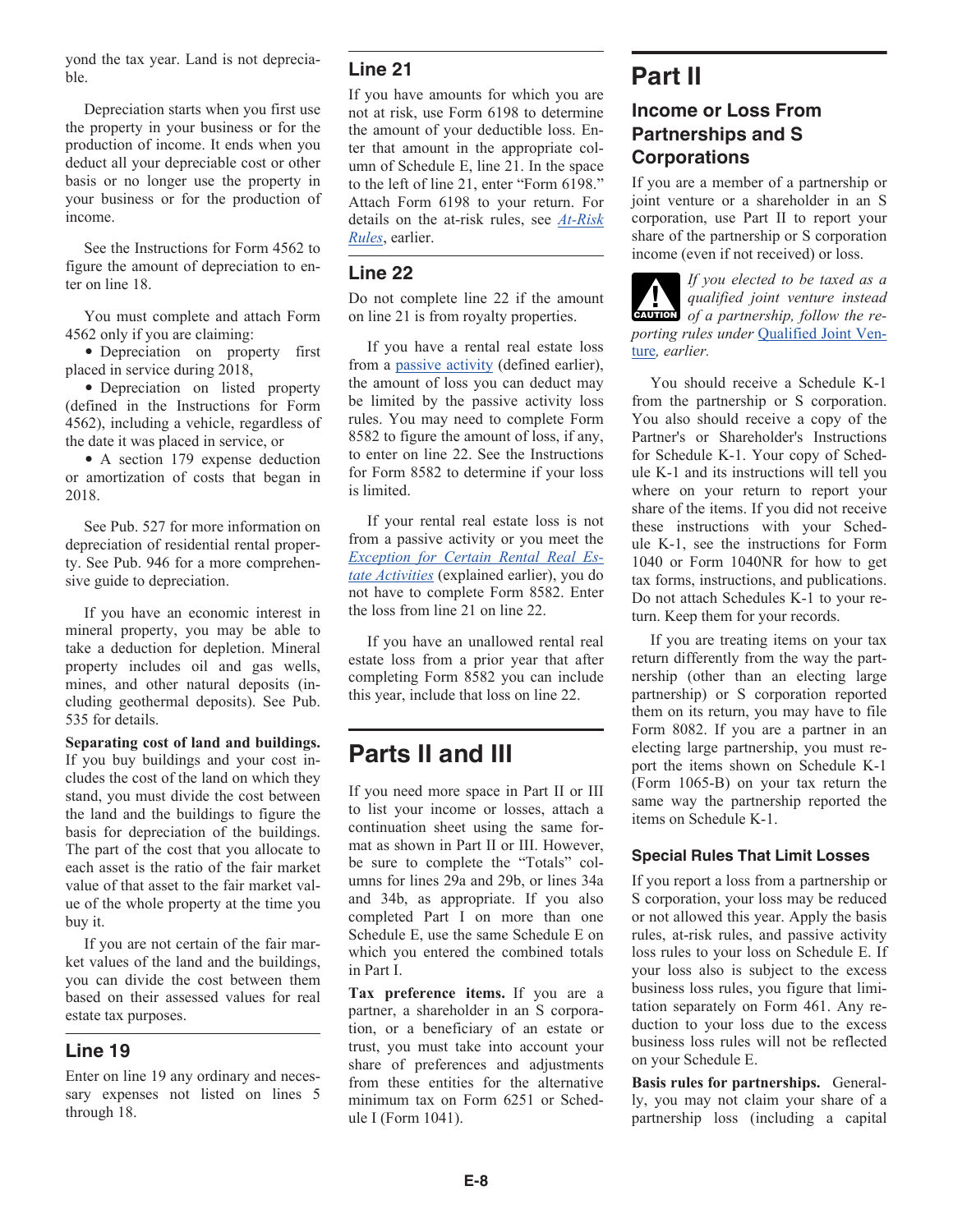<span id="page-8-0"></span>loss) to the extent that it is greater than the adjusted basis of your partnership interest at the end of the partnership's tax year. Any losses and deductions not allowed this year because of the basis limit can be carried forward indefinitely and deducted in a later year subject to the basis limit for that year. To figure the basis of your interest in a partnership, you can use the Worksheet for Adjusting the Basis of a Partner's Interest in the Partnership in the Partner's Instructions for Schedule K-1 (Form 1065). For more details on the basis rules for partnerships, see Pub. 541.

If you had a loss from a partnership that was not allowed last year because of the basis rules, but all or part is allowed this year, see *[Line 27](#page-9-0)*, later, for how to report it.

After applying the basis rules, the loss you report on Schedule E may be further reduced by the at-risk rules and passive activity loss rules.

**Basis rules for S corporations.** Generally, the deduction for your share of aggregate losses and deductions reported on Schedule K-1 (Form 1120S) is limited to the basis of your stock (determined with regard to distributions received during the tax year) and loans from you to the corporation. The basis of your stock is generally figured at the end of the corporation's tax year. Any losses and deductions not allowed this year because of the basis limit can be carried forward indefinitely and deducted in a later year subject to the basis limit for that year. To figure your aggregated stock basis, you generally can use the Worksheet for Figuring a Shareholder's Stock and Debt Basis in the Shareholder's Instructions for Schedule K-1 (Form 1120S). For more details on the basis rules for S corporations, see the Shareholder's Instructions for Schedule K-1 (Form 1120S).

If you are claiming a deduction for your share of an aggregate loss, check the box on the appropriate line in Part II, column (e), and attach to your return a computation of the adjusted basis of your corporate stock and of any debt the corporation owes you. For details, see the Shareholder's Instructions for Schedule K-1 (Form 1120S).

If you had a loss from an S corporation that was not allowed last year because of the basis rules, but all or part is allowed this year, see *[Line 27](#page-9-0)*, later, for how to report it.

After applying the basis rules, the loss you report on Schedule E may be further reduced by the at-risk rules and passive activity loss rules.

**At-risk rules.** If you have (a) a loss or other deduction from any activity carried on as a trade or business or for the production of income by the partnership or S corporation, and (b) amounts in the activity for which you are not at risk, your loss may be limited. For more information, see *[At-Risk Rules](#page-2-0)*, earlier.

If you are subject to the at-risk rules for any activity, check the box on the appropriate line in Part II, column (f) of Schedule E, and use Form 6198 to figure the amount of any deductible loss. If the activity is nonpassive, enter any deductible loss from Form 6198 on the appropriate line in Part II, column (i) of Schedule E.

If you had a loss from the partnership or S corporation that was not allowed last year because of the at-risk rules, but all or part is allowed this year, see *[Line 27](#page-9-0)*, later, for how to report it.

After applying the at-risk rules, the loss you report on Schedule E may be further reduced by the passive activity loss rules.

**Passive activity loss rules.** For more information about passive activity losses, see *[Passive Activity Loss Rules](#page-2-0)*, earlier.

If you have a passive activity loss, in most cases you need to complete Form 8582 to figure the amount of the loss to enter in Part II, column (g), for that activity. But if you are a general partner or an S corporation shareholder reporting your share of a partnership or an S corporation loss from a rental real estate activity and you meet all of the conditions listed earlier under *[Exception for Cer](#page-3-0)[tain Rental Real Estate Activities](#page-3-0)*, you do not have to complete Form 8582. Instead, enter your loss in Part II, column (g).

If you have passive activity income, complete Part II, column (h), for that activity. If you have nonpassive income or losses, complete Part II, columns (i) through (k), as appropriate.

If you had a loss from the partnership or S corporation that was not allowed last year because of the passive activity loss rules, but all or part is allowed this year, see *[Line 27](#page-9-0)*, later, for how to report it.

**Excess business loss rules.** If you report a loss on Schedule E from a partnership or S corporation engaged in a trade or business, use Form 461 to figure your excess business loss. Your excess business loss will not be reflected on your Schedule E; instead, it will be added to your income on Form 1040 and carried forward to a subsequent year as a net operating loss.

#### **Domestic Partnerships**

See the Schedule K-1 instructions before entering on your return other partnership items from a passive activity or income or loss from any publicly traded partnership.

You can deduct unreimbursed ordinary and necessary expenses you paid on behalf of the partnership if you were required to pay these expenses under the partnership agreement. See *[Line 27](#page-9-0)*, later, for how to report these expenses.

If you used loan proceeds to buy an interest in, or make a contribution to the capital of, a partnership (debt-financed acquisition), report your share of deductible partnership interest expense on either Schedule A or Schedule E, depending on the type of asset (or expenditure if the allocation is based on the tracing of loan proceeds) to which the interest expense is allocated. See *[Line 28](#page-10-0)* for more information about reporting these interest expenses.

If you claimed a credit for federal tax on gasoline or other fuels on your 2017 Form 1040 or Form 1040NR based on information received from the partnership, enter as income in column (h) or column (k), whichever applies, the amount of the credit claimed for 2017.

Part or all of your share of partnership income or loss from the operation of the business may be considered net earnings from self-employment that must be reported on Schedule SE. Enter the amount from Schedule K-1 (Form 1065), box 14, code A (or from Schedule K-1 (Form 1065-B), box 9 (code J1)), on Schedule SE, after you reduce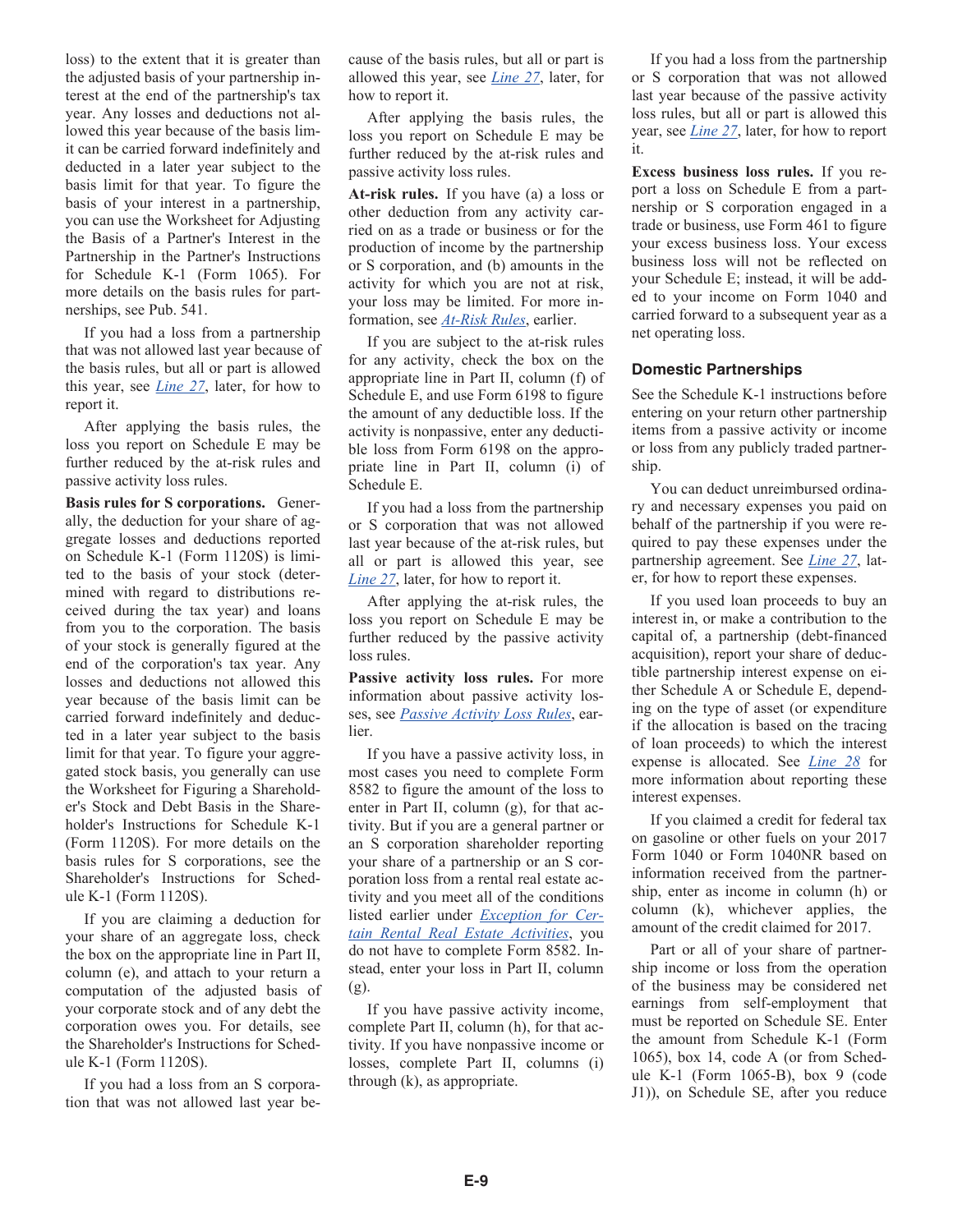<span id="page-9-0"></span>this amount by any allowable expenses attributable to that income.

#### **Foreign Partnerships**

Follow the instructions below in addition to the instructions earlier for *[Do](#page-8-0)[mestic Partnerships](#page-8-0)*.

If you are a U.S. person, you may have received Forms 1099-B, 1099-DIV, and 1099-INT reporting your share of certain partnership income, because payors of income to the foreign partnership in most cases are required to allocate and report payments of that income directly to each of the partners of the foreign partnership. If you received both Schedule K-1 and Form 1099 for the same type and source of partnership income, report only the income shown on Schedule K-1 in accordance with its instructions.

If you are not a U.S. person, you may have received Forms 1042-S reporting your share of certain partnership income, because payors of income to the foreign partnership in most cases are required to allocate and report payments of that income directly to each of the partners of the foreign partnership. If you received both Schedule K-1 and Form 1042-S for the same type and source of partnership income, report the income on your return as follows.

• For all income effectively connected with the conduct of a trade or business in the United States, report only the income shown on Schedule K-1 in accordance with its instructions.

• For all income **not** effectively connected with the conduct of a trade or business in the United States, report on page 4 of Form 1040NR only the income shown on Form 1042-S (if you are required to file Form 1040NR).

**Requirement to file Form 8865.** If you are a U.S. person, you may have to file Form 8865 if any of the following applies.

1. You controlled a foreign partnership (that is, you owned more than a 50% direct or indirect interest in the partnership).

2. You owned at least a 10% direct or indirect interest in a foreign partnership while U.S. persons controlled that partnership.

3. You had an acquisition, disposition, or change in proportional interest of a foreign partnership that:

a. Increased your direct interest to at least 10% or reduced your direct interest of at least 10% to less than 10%, or

b. Changed your direct interest by at least a 10% interest.

4. You contributed property to a foreign partnership in exchange for a partnership interest if:

a. Immediately after the contribution, you owned, directly or indirectly, at least a 10% interest in the partnership, or

b. The value of the property you contributed, when added to the value of any other property you or any related person contributed to the partnership during the 12-month period ending on the date of transfer, exceeds \$100,000.

Also, you may have to file Form 8865 if you contributed property with built-in gain to a foreign partnership (or certain domestic partnerships) or to report certain dispositions by a foreign partnership of property you previously contributed to that partnership if you were a partner at the time of the disposition.

For more details, including penalties for failing to file Form 8865, see Form 8865 and its separate instructions.

#### **S Corporations**

Distributions of prior year accumulated earnings and profits of S corporations are dividends and are reported on Form 1040, line 3b.

If you used loan proceeds to buy an interest in, or make a contribution to the capital of, an S corporation (debt-financed acquisition), report your share of deductible S corporation interest expense on either Schedule A or Schedule E, depending on the type of asset (or expenditure if the allocation is based on the tracing of loan proceeds) to which the interest expense is allocated. See *[Line 28](#page-10-0)* for more information about reporting these interest expenses.

Your share of the net income of an S corporation is not subject to self-employment tax.

### **Line 27**

If you answered "Yes" on line 27, follow the instructions below. If you do not follow these instructions, the IRS may send you a notice of additional tax due because the amounts reported by the partnership or S corporation on Schedule K-1 do not match the amounts you reported on your tax return.

#### **Losses Not Allowed in Prior Years Due to the Basis, Excess Farm Loss, or At-Risk Rules**

• Enter your total prior year unallowed losses that are now deductible on a separate line in column (i) of line 28. Do not combine these losses with, or net them against, any current year amounts from the partnership or S corporation.

• Enter "PYA" in column (a) of the same line.

#### **Prior Year Unallowed Losses From a Passive Activity Not Reported on Form 8582**

• Enter on a separate line in column (g) of line 28 your total prior year unallowed losses not reported on Form 8582. Such losses include prior year unallowed losses now deductible because you did not have an overall loss from all passive activities or you disposed of your entire interest in a passive activity in a fully taxable transaction. Do not combine these losses with, or net them against, any current year amounts from the partnership or S corporation.

• Enter "PYA" in column (a) of the same line.

#### **Unreimbursed Partnership Expenses**

You can deduct unreimbursed ordinary and necessary partnership expenses you paid on behalf of the partnership on Schedule E if you were required to pay these expenses under the partnership agreement. You only can deduct unreimbursed expenses on Schedule E that are trade or business expenses under section 162. Don't report unreimbursed partnership expenses separately if the expenses are from a passive activity and you are required to file Form 8582; otherwise, do the following.

• Enter unreimbursed partnership expenses from nonpassive activities on a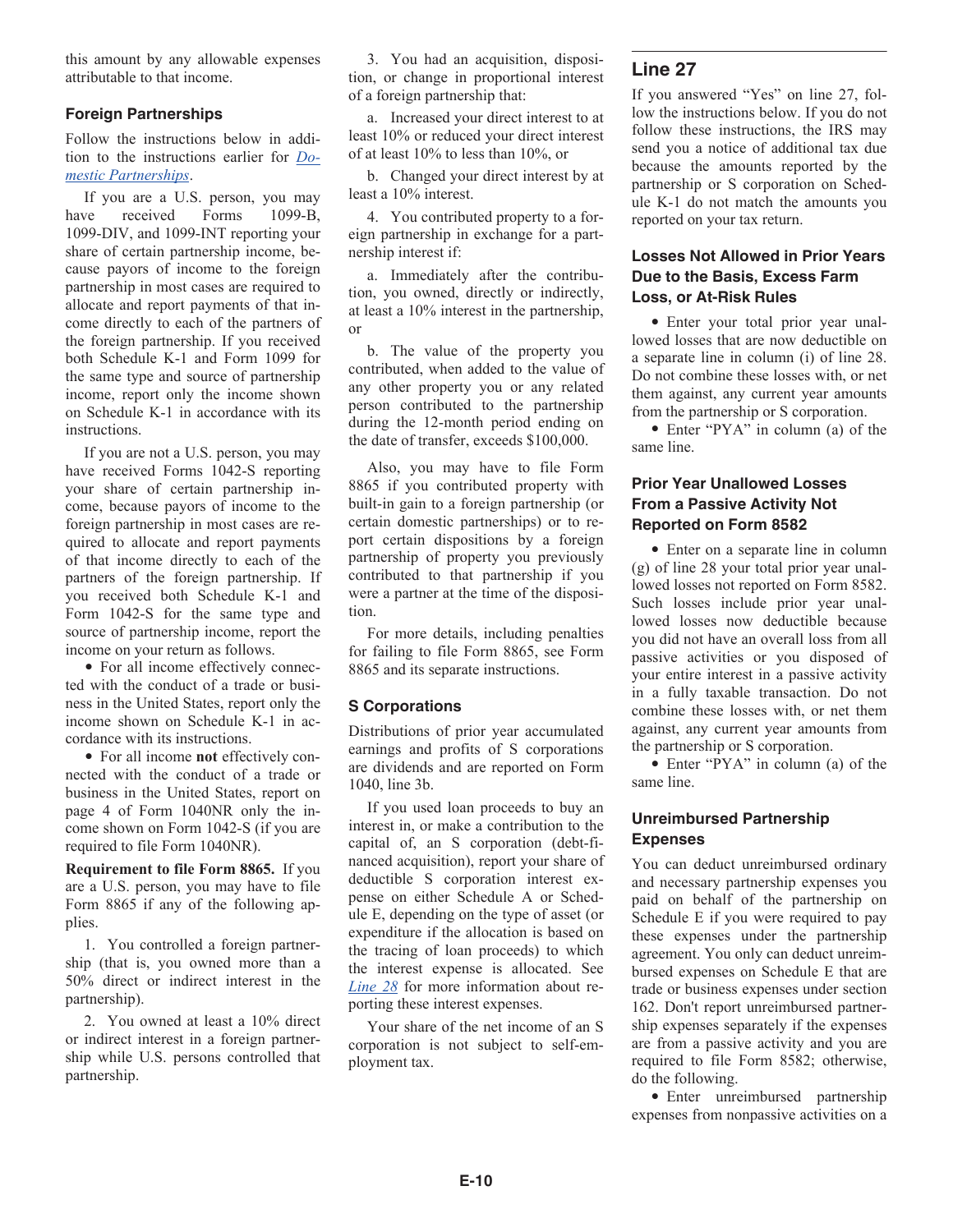<span id="page-10-0"></span>separate line in column (i) of line 28. Do not combine these expenses with, or net them against, any other amounts from the partnership.

• If the expenses are from a passive activity and you are not required to file Form 8582, enter the expenses related to a passive activity on a separate line in column (g) of line 28. Do not combine these expenses with, or net them against, any other amounts from the partnership.

• Enter "UPE" in column (a) of the same line.

### **Line 28**

For nonpassive income or loss and passive income or losses for which you are not filing Form 8582, enter in the applicable column of line 28 your current year ordinary income or loss (after applying any special rules that limit losses) from the partnership or S corporation. Report each related item required to be reported on Schedule E (including items of income or loss stated separately on Schedule K-1) in the applicable column of a separate line following the line on which you reported the current year ordinary income or loss. Also, enter a description of the related item (for example, depletion) in column (a) of the same line.

If you are required to file Form 8582, see the Instructions for Form 8582 before completing Schedule E.

**Debt-financed acquisition.** A debt-financed acquisition is the use of loan proceeds to buy an interest in, or to make a contribution to the capital of, a partnership or S corporation. You must allocate the loan proceeds and the related interest expense among all the assets of the entity. You can use any reasonable method.

For interest allocated to trade or business assets (or expenditures), report the interest on a separate line of your Schedule E, Part II. Put "business interest" and the name of the partnership or S corporation in column (a) and the amount in column (i).

For interest allocated to passive activity use, enter the interest on Form 8582 as a deduction from the passive activity of the partnership or S corporation. Show any deductible amount on a separate line on your Schedule E, Part II. Put "passive interest" and the name of the entity in column (a) and the amount in column (g).

For interest allocated to investment use, enter the interest on Form 4952. Carry any deductible amount allocated to royalties to a separate line of your Schedule E, Part II. Put "investment interest" and the name of the entity in column (a) and the amount in column (i). Carry the balance of the deductible amount to Schedule A, line 8.

Any interest allocated to proceeds used for personal purposes is generally not deductible.

For more information on allocating and reporting these interest expenses, see Notice 88-37 in Cumulative Bulletin 1988-1. Also, see Notice 89-35 in Cumulative Bulletin 1989-1.

# **Part III**

# **Income or Loss From Estates and Trusts**

If you are a beneficiary of an estate or trust, use Part III to report your part of the income (even if not received) or loss. You should receive a Schedule K-1 (Form 1041) from the fiduciary. Your copy of Schedule K-1 and its instructions will tell you where on your return to report the items from Schedule K-1. Do not attach Schedule K-1 to your return. Keep it for your records.

If you are treating items on your tax return differently from the way the estate or trust reported them on its return, you may have to file Form 8082.

If you have estimated taxes credited to you from a trust (Form 1041, Schedule K-1, box 13, code A), enter "ES payment claimed" and the amount on the dotted line next to line 37. Do not include this amount in the total on line 37. Instead, enter the amount on Schedule 5 (Form 1040), line 66, or Form 1040NR, line 63.

A U.S. person who transferred property to a foreign trust may have to report the income received by the trust as a result of the transferred property if, during 2018, the trust had a U.S. beneficiary. See section 679. An individual who received a distribution from, or who was the grantor of or transferor to, a foreign trust also must complete Part III of Schedule B (Form 1040) and may have to file Form 3520. In addition, the owner of a foreign trust must ensure that the trust files an annual information return on Form 3520-A.

# **Part IV**

# **Income or Loss From Real Estate Mortgage Investment Conduits (REMICs)**

If you are the holder of a residual interest in a REMIC, use Part IV to report your total share of the REMIC's taxable income or loss for each quarter included in your tax year. You should receive Schedule Q (Form 1066) and instructions from the REMIC for each quarter. Do not attach Schedule(s) Q to your return. Keep them for your records.

If you are treating REMIC items on your tax return differently from the way the REMIC reported them on its return, you may have to file Form 8082.

If you are the holder of a residual interest in more than one REMIC, attach a continuation sheet using the same format as in Part IV. Enter the combined totals of columns (d) and (e) on Schedule E, line 39. If you also completed Part I on more than one Schedule E, use the same Schedule E on which you entered the combined totals in Part I.

REMIC income or loss is not income or loss from a passive activity.

**Note.** If you are the holder of a regular interest in a REMIC, do not use Schedule E to report the income you received. Instead, report it on Form 1040, line 2b.

**Column (c).** Report the total of the amounts shown on Schedule(s) Q, line 2c. This is the smallest amount you are allowed to report as your taxable income (Form 1040, line 10). It also is the smallest amount you are allowed to report as your alternative minimum taxable income (AMTI) on Form 6251, line 4.

If the amount in column (c) is larger than your taxable income would otherwise be, enter the amount from column (c) on Form 1040, line 10, or Form 1040NR, line 41. Similarly, if the amount in column (c) is larger than your AMTI would otherwise be, enter the